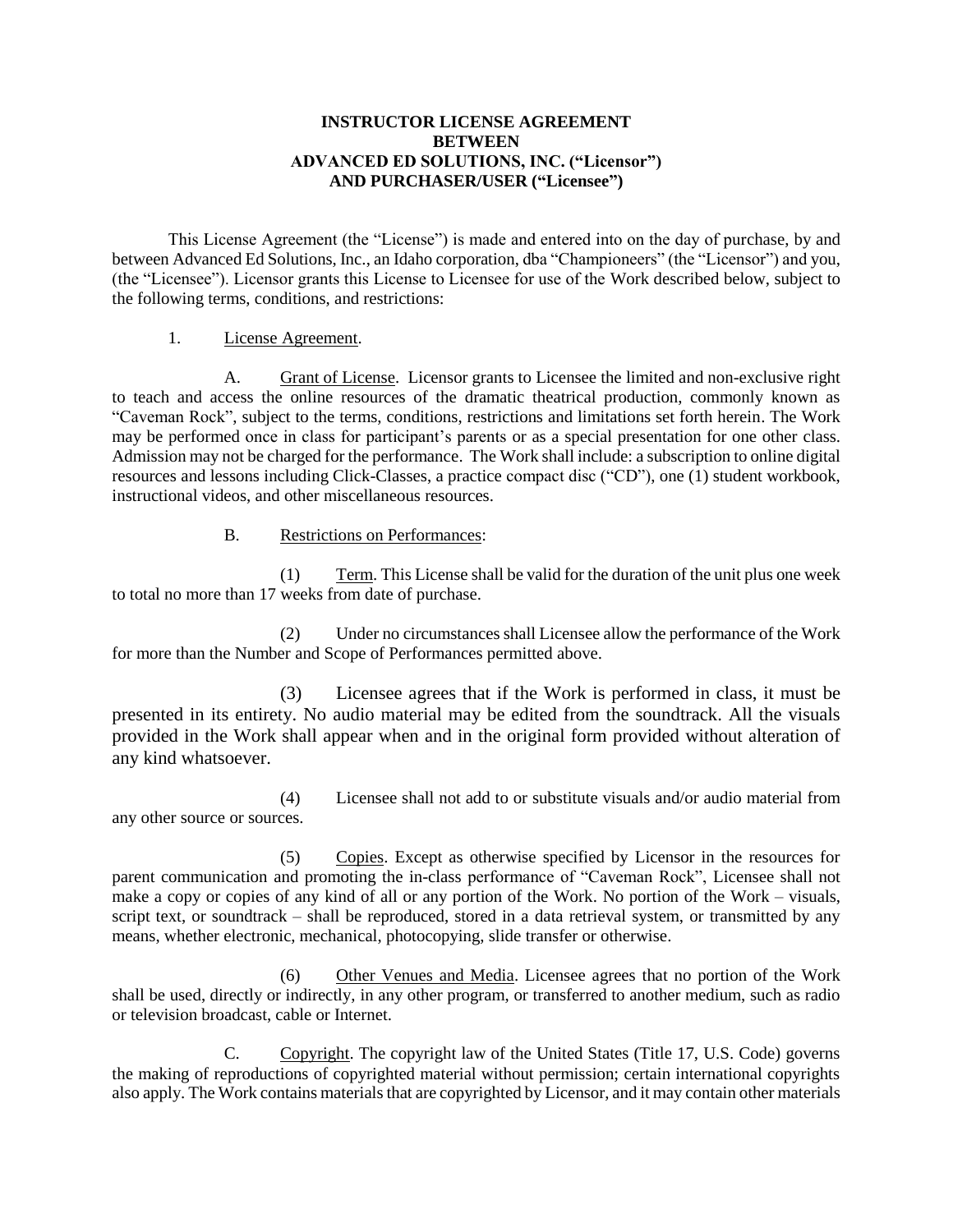that are used under strictly limited permissions from their respective copyright owners. Licensee and its employees shall abide by all applicable copyright laws, and shall not reproduce, recreate, duplicate or otherwise make unauthorized copies of copyrighted material, and shall take all steps as reasonably necessary to prohibit others from doing the same.

D. License Fee. As a material condition precedent to the grant of license rights herein, Licensee shall pay to Licensor the sum of \$197.00 for 20 student packs, plus any and all applicable sales taxes and shipping fees thereon, in good and collected funds (the "License Fee") in full at time of purchase.

2. Publicity. In all forms of advertising (e.g., posters, press releases, public service announcements) that Licensee creates for the Work, the credit phrase:

## *"Caveman Rock* **was created by Deanna Rhinehart and Justin Morken."**

must be included. Licensee agrees not to state or in any way suggest that the Work was created or produced by Licensee, nor that any of the organizations mentioned in the credit phrase are presenting the program at Licensee's facility. Phrases such as *"(Licensee Name) Presents a Championeers! Production"* are acceptable in billing the program. Biographical and promotional material provided with the Work about the people involved in the production may be used in publicity releases for the Work, but it may not be altered to state or in any way suggest that any individual or the organizations in the above-mentioned credit phrase are endorsing, starring in, or making a personal appearance at Licensee's presentation.

3. Limited Warranty. Licensor warrants the Work to be free from defects in materials and workmanship for ninety (90) days from the date of this License Agreement, provided that it is used as directed. Provided that all terms and conditions of this Limited Warranty are complied with, Licensor will, at its option, either repair or replace any defective Work or refund the License Fee to Licensee. This Limited Warranty applies to the Work only under normal use and does not cover any damage or defect caused by accident, misuse, abuse, or by an alteration, repair or attempted repair by anyone other than Licensor. Any defective Work covered by this Limited Warranty should be returned to Licensor at the address set forth below. This Limited Warranty may not be extended or modified except in writing by Licensor.

**EXCEPT AS SPECIFICALLY REQUIRED BY APPLICABLE LAW, THE FOREGOING LIMITED WARRANTY IS IN LIEU OF ALL OTHER WARRANTIES, EXPRESSED OR IMPLIED, RELATING TO THE WORK, AND LICENSOR SPECIFICALLY DISCLAIMS ANY AND ALL WARRANTIES OF MERCHANTABILITY OR FITNESS FOR A PARTICULAR PURPOSE. UNDER NO CIRCUMSTANCES SHALL LICENSOR OR ITS DIRECTORS, OFFICERS, EMPLOYEES, VOLUNTEERS, AGENTS, ASSIGNS, AND/OR AUTHORIZED REPRESENTATIVES BE LIABLE FOR SPECIAL, CONSEQUENTIAL OR INCIDENTAL DAMAGES, REGARDLESS OF WHETHER LICENSOR HAS NOTICE OF THE POTENTIAL FOR SUCH LOSS OR DAMAGE. THE SOLE REMEDY WITH RESPECT TO ANY DEFECTIVE WORK SHALL BE LIMITED TO REPLACEMENT OR REPAIR. ANY DAMAGES OF LICENSOR SHALL BE LIMITED TO THE PURCHASE PRICE.**

4. Breach. Use of the Work for any purpose outside the scope of this License shall be a breach of this License. In such event, or if Licensee fails in any of Licensee's obligations under this Agreement, this License shall automatically terminate, and Licensee shall promptly return all Work materials to Licensor at the address set forth below. If the termination is due to a breach or an unauthorized advertisement, broadcast, production or reproduction of the Work, Licensor shall be entitled to all proceeds of any kind received by Licensee for such unauthorized use. In the event of any other breach by Licensor or Licensee, the non-breaching party shall give written notice of the breach to the other party. If the breach is not cured within ten (10) days, or, if it cannot reasonably be cured within ten (10) days, or if cure is not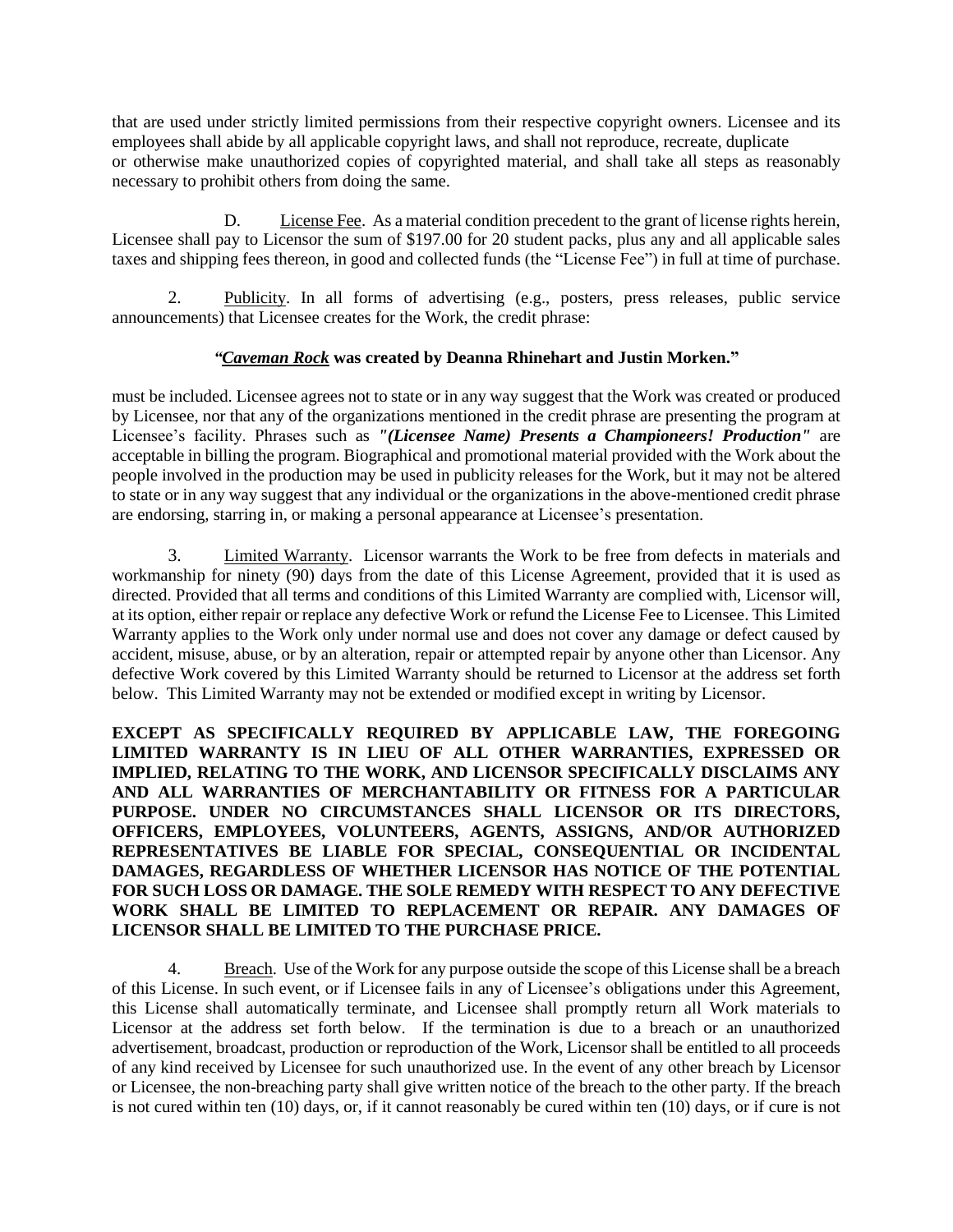commenced within ten (10) days and diligently completed, the non-breaching party shall have all remedies available at law or in equity, provided that remedies against Licensor shall be limited as set forth in this Agreement, and, in any event, the maximum liability of Licensor shall be limited to the License Fee.

# 5. Insurance and Indemnification.

A. Insurance. Licensee, at its own cost and expense, shall maintain and keep in force, commercial general liability and property damage insurance against claims for personal injury and/or death, and property damage occurring on or about the Licensee Institution. Upon request, certificates of all such insurance, providing evidence of such coverage, shall be submitted to Licensor as provided herein. Insurance shall be provided by a company licensed to do business in the state of Idaho and acceptable to Licensor. The policy or policies listed above shall provide at least a combined single limit of \$1 million per occurrence and, if an aggregate policy, it shall provide a minimum of \$2 million.

B. Indemnification. Licensee agrees to and shall indemnify and hold harmless Licensor, and its directors, officers, employees, volunteers, agents and assigns, individually and collectively, from and against all fines, suits, claims, demands, actions and liability, loss, theft, damage, costs or expenses (including without limitation reasonable attorneys' fees and costs through and including appeals) arising from or as a result of the death of a person or any accident, injury, loss or damage whatsoever caused to any person or to the property of any person which shall occur on or adjacent to the Licensee Institution. Licensee further agrees to indemnify and hold harmless Licensor, and its directors, officers, employees, volunteers, agents, and assigns from any and all liability, claims, costs, actions, expenses including reasonable attorneys' fees and court costs that may arise out of or in any way connected to or incurred directly or indirectly from breach of any and all license agreements and/or a copyright infringement lawsuit or any breach of the representations, warranties, or agreements contained in this Agreement. Furthermore, Licensee agrees to indemnify and hold Licensor, and its directors, officers, employees, volunteers, agents and assigns harmless from any and all claims, losses, liabilities, damages, or expenses incurred as a result of any violations of such intellectual property rights or the laws relating thereto. The obligations of Licensee under this Paragraph shall not in any way be affected by the refusal of any insurance carrier to perform any obligation on its part to be performed under insurance policies affecting the Licensee Institution. If any claim, action or proceeding is made or brought against Licensor by reason of any event which is the subject of Licensee's foregoing indemnity, then, upon demand by Licensor, the Licensee, at its sole cost and expense, shall resist or defend such claim, action or proceeding in Licensor's name. Notwithstanding the foregoing, Licensor may engage its own attorneys to defend it or to assist in its defense, and Licensee shall pay the reasonable attorney's fees, costs and disbursements incurred.

# 6. Compliance with Laws, Policies and Procedures.

A. Compliance with Laws. Licensee shall obey and comply with all applicable policies and procedures, rules and regulations of all governmental authorities, safety and fiscal procedures, laws, ordinances, and statutes. Compliance shall include, without limitation: (i) obtaining all applicable permits and licenses, (ii) paying all applicable taxes, (iii) obtaining and paying for all music and performance rights.

B. Non-Discrimination. Licensee shall not discriminate against any person, entity, or group because of age, race, sex, creed, color, religion, veteran status, national origin, gender, or disability, nor otherwise commit an unfair employment practice.

C. Americans with Disabilities Act Compliance. Licensee shall comply with the Americans with Disabilities Act.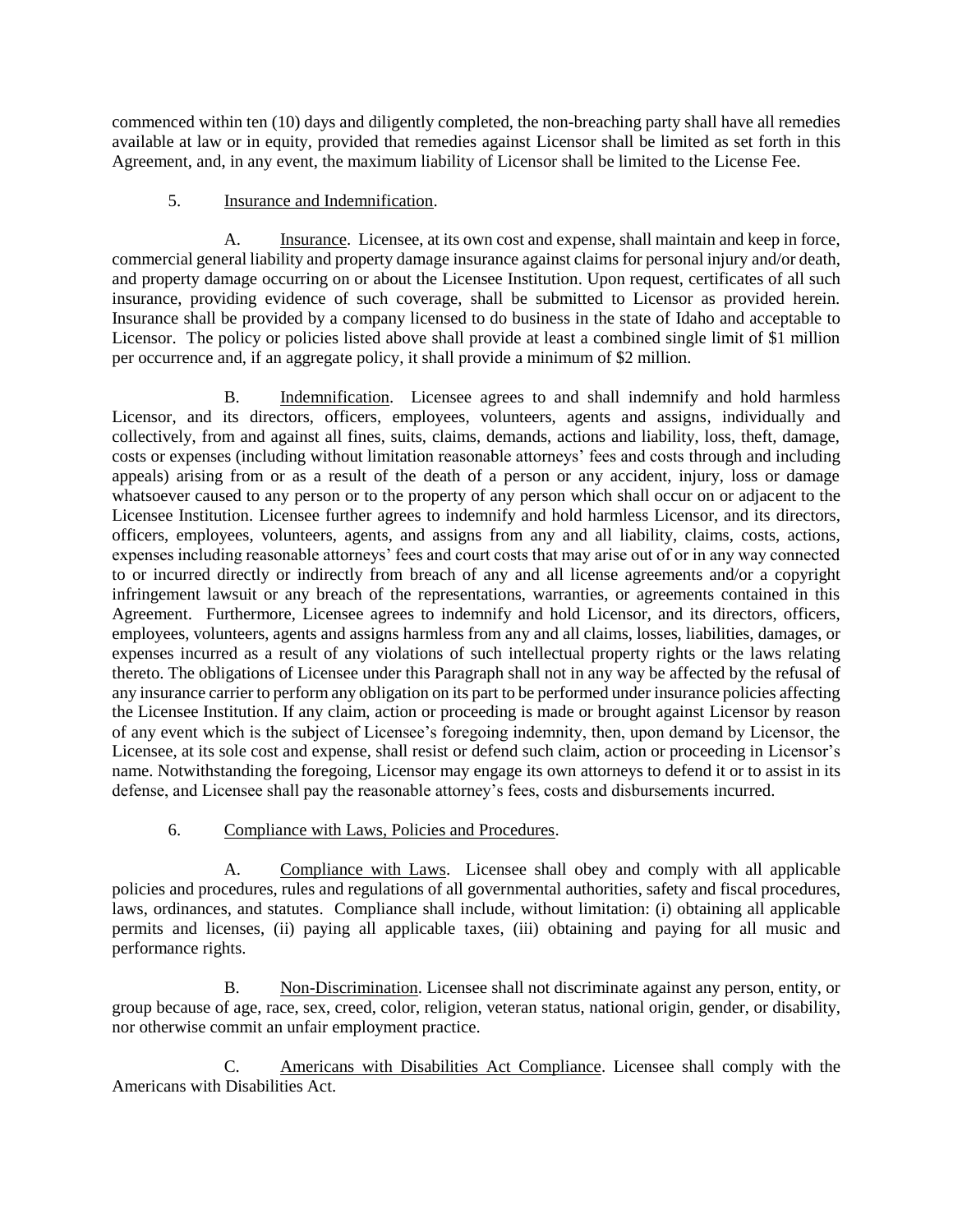D. Signed Performances. In accordance with the Americans with Disabilities Act, Public Law 101-336, the Licensee will provide and pay for services rendered for a signer to sign for the hearing impaired if such request is made up to forty-eight (48) hours prior to event day.

E. Animals. Licensee shall permit Service Animals on the premises of Licensee Institution in accordance with the Americans with Disabilities Act. All other use of animals in connection with the Work is prohibited without prior written consent of the Licensor. Licensor's consent may be granted or denied in its sole discretion.

F. Copyright Protection. Licensee warrants and represents that all copyrighted music will be performed or produced with the written permission of the copyright owner(s). Licensee further warrants and represents that any and all obligations under the copyright license shall be performed or completed by Licensee and/or its designated representatives, and the performers. Without limiting the generality of the foregoing, Licensee shall pay all applicable license fees for the Work.

G. Public Safety. Licensee agrees, at all times, to conduct its activities with full regard to public safety. Licensee shall not in any way interfere with exits and exit signs, including attaching anything to panic hardware. All exit signs shall be kept clear and illuminated. All items, such as scenery and stage props, brought into the Licensee Institution, must comply with state and local fire ordinances. Any non-compliant items must be removed from Premises. Licensee Institution is subject to fire and safety inspections at any time.

7. Notices. Any notice or other communication required or permitted to be made or given under this Agreement, shall be in writing and shall be deemed to have been received by the Party to whom it is addressed: (i) on the date indicated on the certified mail return receipt sent by certified mail return receipt requested; (ii) on the date actually received if hand delivered or transmitted by telefax (receipt of which is confirmed to sender); (iii) three business days after such notice was deposited in the United States Mail postage pre-paid; or (iv) one business day after such notice was delivered to an overnight delivery service, addressed, delivered or transmitted in each case as follows:

# **If to the Licensor:**

Deanna Rhinehart, President Advanced Ed Solutions, Inc. 603 West 1st Street Fruitland, Idaho 83619

8. General Provisions.

A. Force Majeure. Failure to perform by Licensor due to a Force Majeure Event shall not be deemed a violation or breach hereof. A Force Majeure Event may include without limitation, fire, flood, earthquake, strikes or work stoppages, any interruption of utility services, suspension or interference with performances caused by acts of God or acts of public enemy, riots or similar occurrences, order of court or administrative agencies, including orders of the Municipal Fire Marshall or building official. Licensor shall have no liability for any costs, expenses, or other liability incurred by Licensee as a result of such Force Majeure Event.

B. Entire Agreement, Waivers, Amendments. This License constitutes the entire agreement of the parties with respect to the subject matter hereof and except as otherwise specified in this License, all prior and contemporaneous agreements, representations, negotiations and understandings of the parties are superseded by and merged into this License. Neither party was induced to enter into this